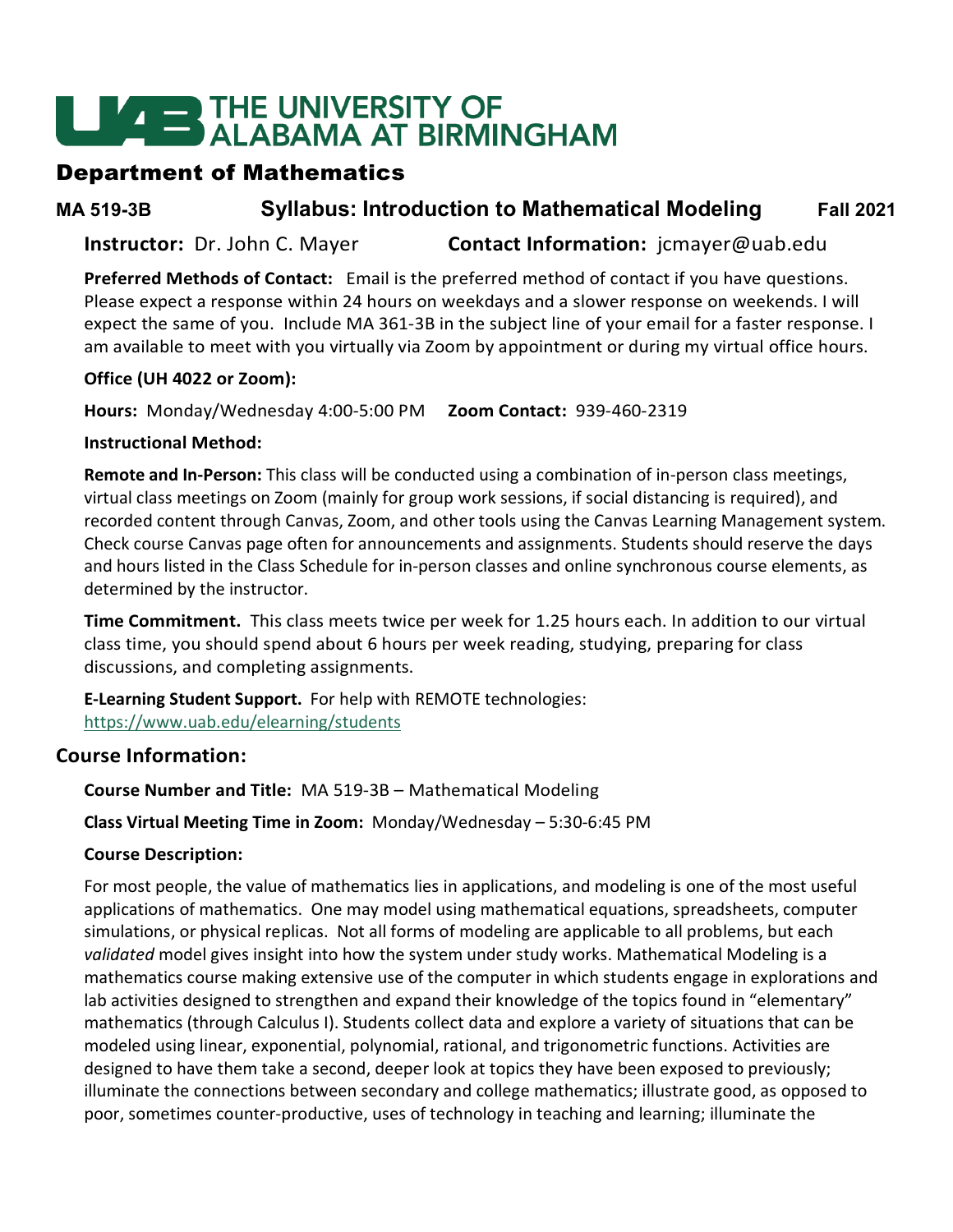connections between various areas of mathematics; and engage in serious (i.e., non-routine) problem solving, problem-based learning, and applications of mathematics.

#### **Prerequisite:** MA 125 – Calculus I

#### **Required Text and Course Materials:**

There is no textbook; course materials will be provided through Canvas. For software, we will use *Microsoft* EXCEL, *Wolfram* MATHEMATICA, and *iseesystems* STELLA. Your personal copies of EXCEL and MATHEMATICA can be obtained from UAB-IT at no cost. A student copy of STELLA (Stella Professional) should be purchased (or licensed for a set period of time) from *iseesystems*. You will receive an email from iseesystems shortly after the course starts. You will need a scanning app on your smart phone or computer in order to submit PDF copies of work done for assignments and presentations. Adobe Scan is free: <https://acrobat.adobe.com/us/en/mobile/scanner-app.html>

**Computer Lab:** The Mathematics computer lab in HHB 221 will be available for use of software. However, success in the course will be surer if you have your own computer and software.

#### **Course Objectives:**

We will cover the following topics, using the computer software indicated.

- 1. Functions, rates and patterns involving real numbers, using MATHEMATICA, EXCEL, and STELLA.
- 2. Exploring the concept of *feedback* in a system using STELLA.
- 3. Regression and modeling, using EXCEL.
- 4. Exploring functions in other number systems (e.g., complex numbers), using MATHEMATICA.
- 5. Final project, using MATHEMATICA, EXCEL, or STELLA.

There is no formal textbook for the course, but there will be many handouts of assignments and instructions distributed through Canvas. It is strongly recommended that you have your own computer and that you secure your own copies of the software. The mathematics behind the models will be discussed, assuming knowledge of algebra and functions (including linear functions, polynomials, rational functions, and exponential functions), differential calculus (limits, derivatives as rates of change, and linear approximation), and the definition and interpretation of the integral (as an accumulator and as area under a curve).

#### **Learning Outcomes.** Students will

- 1. Demonstrate ability to use Mathematica, Excel, and Stella to model dynamical systems.
- 2. Articulate understanding of functions, rates, and patterns involving real numbers used in modeling situations.
- 3. Articulate understanding of functions involving complex numbers.
- 4. Articulate understanding of the linear regression process and of fitting polynomial trendlines to data, in general.
- 5. Articulate understanding of feedback in systems that evolve over time.
- 6. Articulate the mathematics behind the modeling software.

**Zoom Etiquette:** Please observe the following "rules of the road" for our meetings on Zoom:

- Be prepared to enter class from our course Canvas Zoom page a few minutes before the scheduled time (in order to provide time to enter from the waiting room).
- Have video ON at all times. Stay in the frame, particularly when taking a quiz or test. (You may turn video off briefly, if leaving the frame for personal reasons.)
- Have audio MUTED unless you are in an active discussion (in order to minimize distracting noises).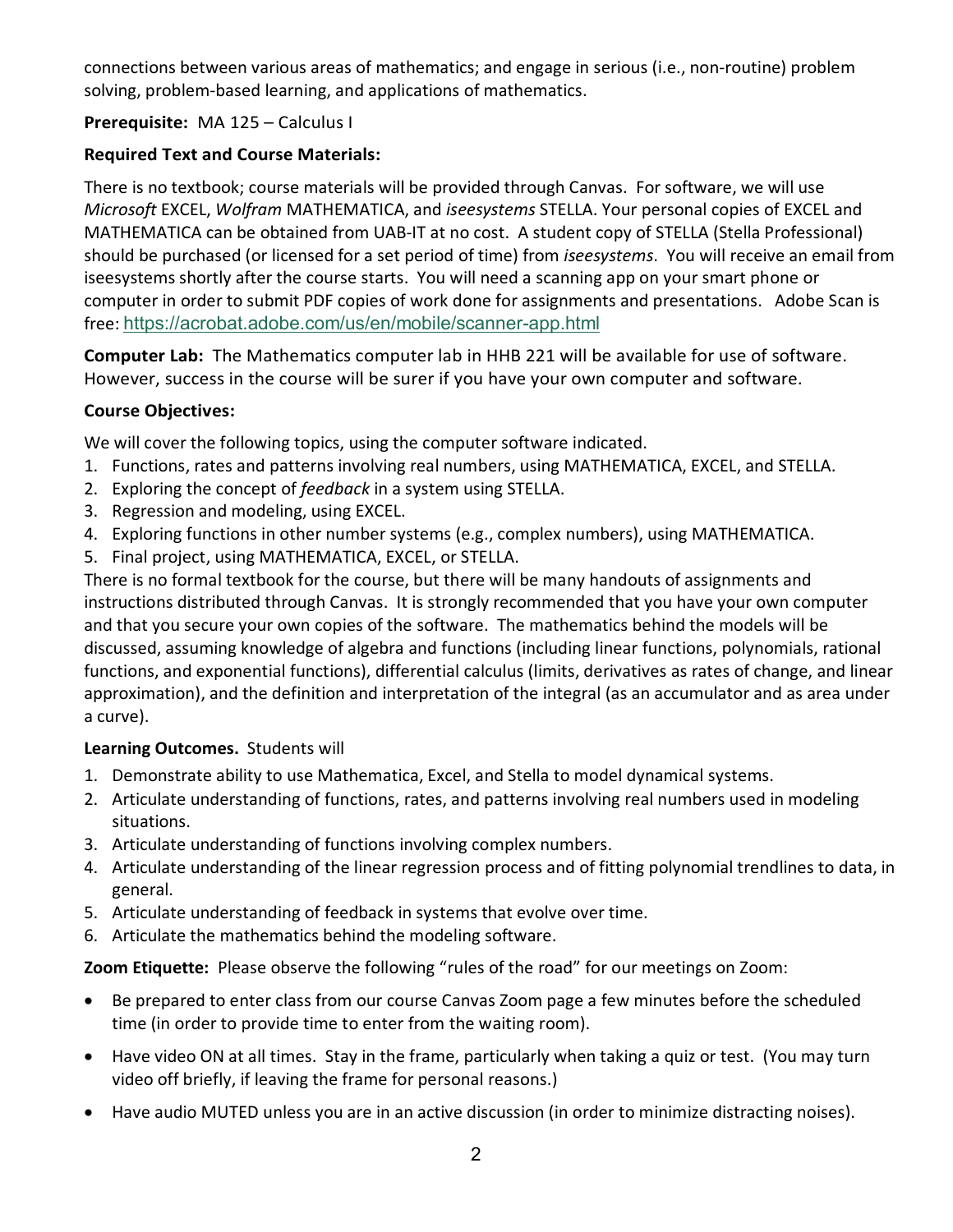#### **UAB Policies and Resources**.

#### **Add/Drop and Course Withdrawal**

- **Drop/Add:** Deadlines for adding, dropping, or withdrawing from a course and for paying tuition are published in the [Academic Calendar](https://www.uab.edu/students/academics/academic-calendar) available online. Review the [Institutional Refund Policy](https://www.uab.edu/students/one-stop/policies/institutional-refund-policy) for information on refunds for dropped courses.
- **Withdrawal:** To avoid academic penalty, a student must withdraw from a course by the withdrawal deadline shown in the academic calendar and receive a grade of W (withdrawn). Failure to attend class does not constitute a formal drop or withdrawal.

#### **UAB United: Safe Entry to Campus**

- Please go to the [UAB United website](https://www.uab.edu/uabunited/students) for guidance and resources related to our safe entry to campus in Fall 2021
- **Mandatory Masks and Social Distancing Requirements**: In accordance with CDC guidelines and for the health and well-being of all faculty, staff and students. Students, faculty and staff are currently required to wear cloth face coverings or face masks at all times indoors and maintain social distancing (per UAB and CDC guidelines) while on the UAB campus. These requirements may be updated from time to time.
- Non-compliance with the required items will result in students not being able to remain on campus or participate in any in-person classes, meetings, jobs, extracurricular activities, and events.
- We urge you strongly to be fully vaccinated. [Here is information on the safety of vaccines.](https://www.uab.edu/uabunited/covid-19-vaccine) There are also [incentives for getting vaccinated.](https://www.uab.edu/students/health/)

**Misconduct:** The University of Alabama at Birmingham expects all members of its academic community to function according to the highest ethical and professional standards. Students, faculty, and the administration of the institution must be involved to ensure this quality of academic conduct. Review the Academic Honor Code and Non-Academic Student Code of Conduct linked below.

- [Academic Integrity Code](https://www.uab.edu/one-stop/policies/academic-integrity-code)
- [Non-Academic Student Code of Conduct](http://www.uab.edu/studentconduct)

**DSS Accessibility Statement:** UAB is committed to providing an accessible learning experience for all students. If you are a student with a disability that qualifies under Americans with Disabilities Act (ADA) and Section 504 of the Rehabilitation Act, and you require accommodations, please contact Disability Support Services for information on accommodations, registration and procedures. UAB Disability Support Services (DSS) has established a process for UAB students to request temporary adjustments based on the impact of COVID-19. Requests for reasonable accommodations involve an interactive process and consist of a collaborative effort among the student, DSS, faculty and staff. If you are registered with Disability Support Services, please contact DSS to discuss accommodations that may be necessary in this course. If you have a disability but have not contacted Disability Support Services, please call (205) **934-4205**, visit [their website,](http://www.uab.edu/dss) or their office located in Hill Student Center Suite 409.

**Title IX Statement:** The University of Alabama at Birmingham is committed to providing an environment that is free from sexual misconduct, which includes gender-based assault, harassment, exploitation, dating and domestic violence, stalking, as well as discrimination based on sex, sexual orientation, gender identity, and gender expression. If you have experienced any of the aforementioned conduct we encourage you to report the incident. UAB provides several avenues for reporting. For more information about Title IX,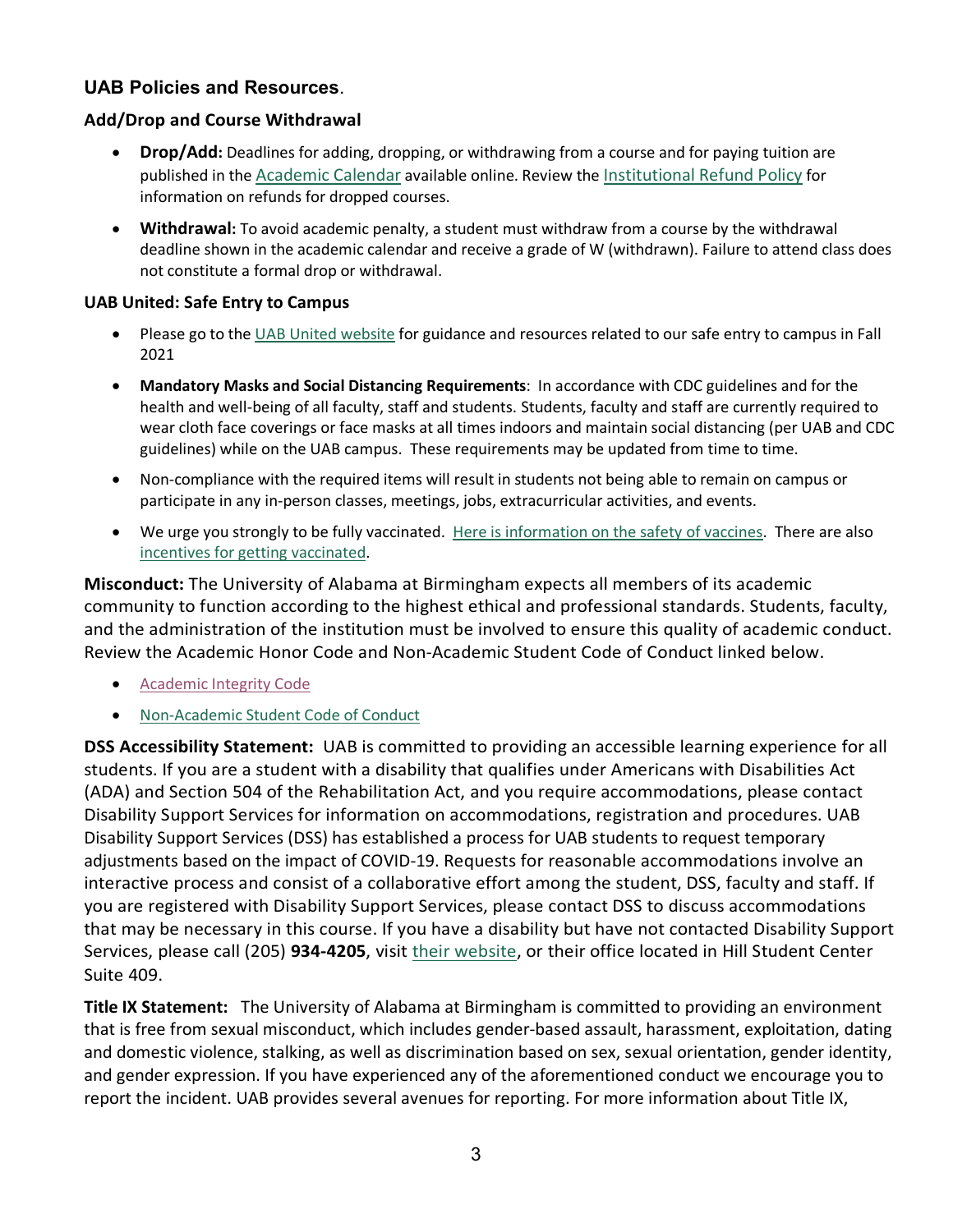policy, reporting, protections, resources and supports, please visit [UAB Title IX webpage](http://www.uab.edu/titleix) for UAB's Title IX, UAB's Equal Opportunity, Anti-Harassment, Duty to Report, and Non-Retaliation policies.

## **Course Grading:**

**Course Grades.** Students earn their grade in the course as determined in the tables below. How each grade component is determined is described in the paragraphs that follow. Points accumulated will be recorded in CANVAS within one week of the completion of the assignment or activity. Important due dates will be listed in CANVAS calendar. Recall that a grade below **C** is **F** for graduate students.

| <b>Grade Element</b> | <b>Points</b> | <b>Points Earned</b> | <b>Course Grade</b> |
|----------------------|---------------|----------------------|---------------------|
| Tests/Quizzes        | 100           | 400 points or more   |                     |
| Participation        | 80            | 350-399 points       |                     |
| Assignments          | 120           | 300-349 points       |                     |
| <b>Final Project</b> | 150           | Below 300 points     |                     |
| <b>Total</b>         | 450           |                      |                     |

**Pass/Fail option.** A Pass/Fail option is not presently anticipated for this class, but COVID mitigation may cause this to change.

**Late Assignment Policy:** Assignments no more than one class meeting late will be subject to a 10% grade penalty. Assignments more than one class meeting late are subject to greater penalty at the discretion of the instructor.

**Participation.** You are expected to participate actively, particularly in small group work and class processing discussions. Mere presence does not constitute ACTIVE participation. Participation points are awarded as in the following table. Note that it is possible to earn MORE than 80 points total for the semester since we will have about 29 class meetings. Points earned beyond 80 are extra credit. Priority in presenting goes to students with the fewest Participation points.

| <b>Level of Participation</b>                                                  | <b>Points</b> |  |
|--------------------------------------------------------------------------------|---------------|--|
| Be present in class                                                            |               |  |
| Make minimal presentation or contribute meaningfully to class/group discussion |               |  |
| Contribute significantly to class discussion                                   |               |  |
| Make good presentation (substantially correct)                                 |               |  |
| Make excellent presentation (completely correct)                               |               |  |

**Assignments.** This is an inquiry-based course. Therefore, nearly all assignments will begin in class with you working with other students in a group. Groups are assigned by the instructor. Assignments will be due on a weekly basis by deadlines posted in Canvas. This component of your grade will count 120 points. You may discuss assignments with other students in the class, as well as with the instructional personnel, and you may work together with other students. However, you must turn in an independently written assignment response. You are responsible for learning the material, and you will be expected to perform on your own, particularly on tests and the final project, described below. You will have the opportunity to present your work or that of your group in class as part of participation in processing.

**Tests and Quizzes.** There will be two tests, one at about 7 weeks and another during the final exam period, focused on determining whether or not you have learned independently to use the tools and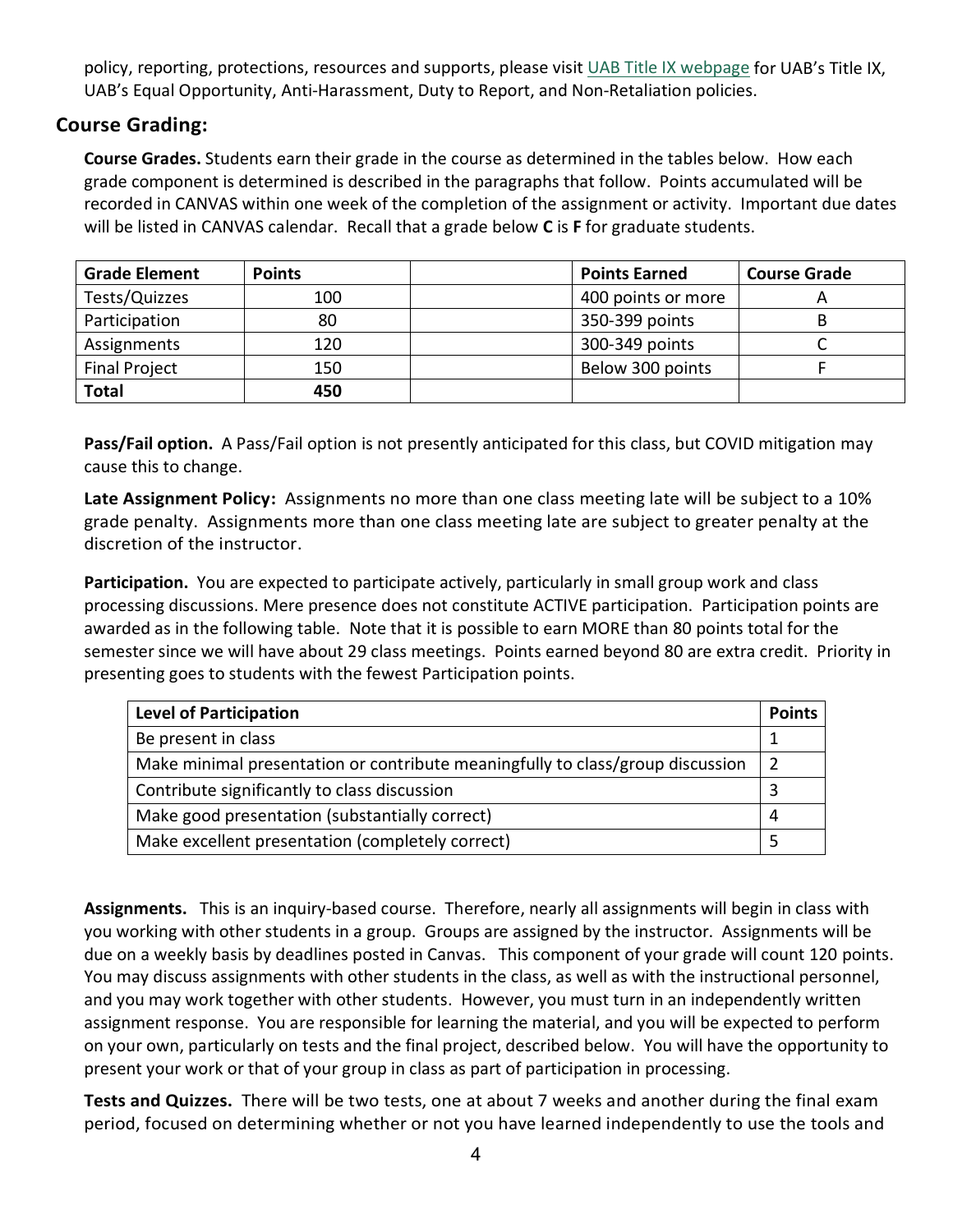to understand the basic building blocks relevant to the kinds of models we are constructing. The tests will be done online, timed, and will have a computer component. You video must be ON during any test or quiz, and you must be in the frame. Even if you work with colleagues on assignments, it is vital that you learn to "drive" the computer yourself. You will have NO partner on the tests. The tests will also include questions designed to determine if you understand the mathematics and logic behind the computer models. There will be a few unannounced quizzes. This component of your work will count 100 points.

**Final Projects.** About midway through the course you will be provided with a list of several potential modeling stories, describing realistic situations to be modeled. Many of the projects are best modeled using Stella. You will be working as a team with others on the same model for your project. The team will present to the instructor a working model at least three weeks before the project due date (to be announced), for a preliminary evaluation. The instructor will discuss your model with you promptly. As a graduate student, you will also write a detailed reaction to another team's project. Subsequently, you will revise it, if needed, and write a 5-10 page technical paper (plus Appendices) describing your model(s), following a Technical Paper Template we will provide. Each student must write a completely independent paper and show that they have individually exercised the model(s). The instructor will also give you a copy of the Scoring Guides to be used to grade your model and paper. This component will count 150 points.

## **Scoring Rubic (10 Point Scale)**

|                | Conceptual                                                                                                                                                  | <b>Evidence Of Problem</b>                                                                                                        | <b>Explanation:</b>                                                                                                                | <b>Accuracy:</b>                                                             |
|----------------|-------------------------------------------------------------------------------------------------------------------------------------------------------------|-----------------------------------------------------------------------------------------------------------------------------------|------------------------------------------------------------------------------------------------------------------------------------|------------------------------------------------------------------------------|
|                | <b>Understanding:</b><br>Interpreting the concepts<br>of the task and<br>translating them into<br>mathematics<br>(Identifying the "core" of<br>the problem) | Solving:<br>The use of task-appropriate<br>tools and problem solving<br>strategies.                                               | Using verbal reasoning<br>and appropriate<br>constructions to best<br>convey the solution.<br>(The explanation flows<br>smoothly.) | Providing a wholly<br>justified solution for<br>the task at hand.            |
| 3              |                                                                                                                                                             |                                                                                                                                   | Explanation is coherent,<br>and the ideas involved<br>follow logically from<br>previously stated ones.                             | The solution is<br>completely justified,<br>with no gaps in the<br>argument. |
| $\overline{2}$ | Student's work has<br>demonstrated that<br>he/she has fully identified<br>the major concepts of the<br>task.                                                | The student's work has<br>demonstrated the strategic<br>use of all task-appropriate<br>tools and problem solving<br>methods.      | Explanation is not<br>sufficiently rigorous or<br>something may not<br>immediately follow<br>from what is written.                 | The solution has one<br>or two minor gaps in<br>justification.               |
| $\mathbf{1}$   | Some, but not all, of the<br>major concepts needed<br>were evident.                                                                                         | Not all tools needed for the<br>task are used or the tools<br>are not used in a manner<br>appropriate for solving the<br>problem. | <b>Explanation has multiple</b><br>gaps or multiple steps<br>need to be inferred.                                                  | The solution has<br>major gaps in the<br>justification.                      |
| 0              | Does not achieve minimal<br>requirements for 1 point                                                                                                        | Does not achieve minimal<br>requirements for 1 point                                                                              | Does not achieve<br>minimal requirements<br>for 1 point                                                                            | Does not achieve<br>minimal requirements<br>for 1 point                      |